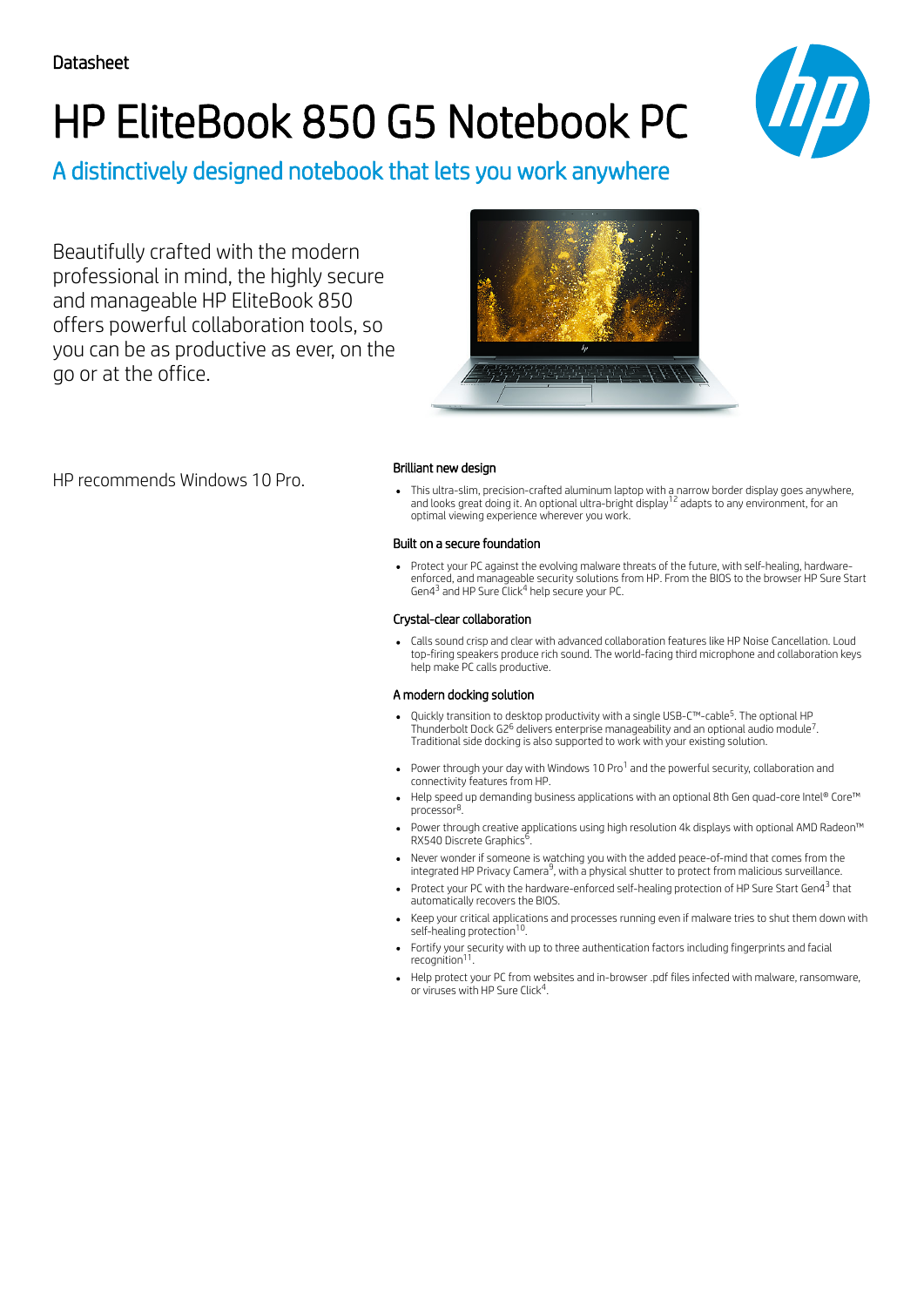# HP EliteBook 850 G5 Notebook PC Specifications Table



| Available Operating Systems         | Windows 10 Pro 64 - HP recommends Windows 10 Pro.<br>FreeDOS 2.0                                                                                                                                                                                                                                                                                                                                                                                                                                                                                                                                                                                                                                                                                                                                                                                                                                                                                                                  |
|-------------------------------------|-----------------------------------------------------------------------------------------------------------------------------------------------------------------------------------------------------------------------------------------------------------------------------------------------------------------------------------------------------------------------------------------------------------------------------------------------------------------------------------------------------------------------------------------------------------------------------------------------------------------------------------------------------------------------------------------------------------------------------------------------------------------------------------------------------------------------------------------------------------------------------------------------------------------------------------------------------------------------------------|
| Processor family 4                  | 8th Generation Intel® Core™ i7 processor (i7-8650U); 8th Generation Intel® Core™ i7 processor (i7-8550U); 8th Generation Intel® Core™ i5 processor (i5-8350U); 8th<br>Generation Intel® Core™ i5 processor (i5-8250U); 7th Generation Intel® Core™ i5 processor (i5-7300U); 7th Generation Intel® Core™ i5 processor (i5-7200U)                                                                                                                                                                                                                                                                                                                                                                                                                                                                                                                                                                                                                                                   |
| Available Processors 2,3,4          | Intel® Core™ i7-8650U vPro™ processor with Intel® UHD graphics 620 (1.9 GHz base frequency, up to 4.2 GHz with Intel® Turbo Boost Technology, 8 MB cache, 4<br>cores); Intel® Core™ i7-8550U with Intel® UHD graphics 620 (1.8 GHz base frequency, up to 4 GHz with Intel® Turbo Boost Technology, 8 MB cache, 4 cores); Intel®<br>Core™ i5-8350U vPro™ processor with Intel® UHD Graphics 620 (1.7 GHz base frequency, up to 3.6 GHz with Intel® Turbo Boost Technology, 6 MB cache, 4 cores);<br>Intel® Core™ i5-8250U with Intel® UHD Graphics 620 (1.6 GHz base frequency, up to 3.4 GHz with Intel® Turbo Boost Technology, 6 MB cache, 4 cores); Intel® Core™<br>i5-7300U vPro™ processor with Intel® HD Graphics 620 (2.6 GHz base frequency, up to 3.5 GHz with Intel® Turbo Boost Technology, 3 MB cache, 2 cores); Intel®<br>Core™ i5-7200U with Intel® HD Graphics 620 (2.5 GHz base frequency, up to 3.1 GHz with Intel® Turbo Boost Technology, 3 MB cache, 2 cores) |
| Maximum memory                      | 32 GB DDR4-2400 SDRAM 5<br>Dual channel support.                                                                                                                                                                                                                                                                                                                                                                                                                                                                                                                                                                                                                                                                                                                                                                                                                                                                                                                                  |
| Memory slots                        | 2 SODIMM                                                                                                                                                                                                                                                                                                                                                                                                                                                                                                                                                                                                                                                                                                                                                                                                                                                                                                                                                                          |
| Internal storage                    | 256 GB up to 1 TB PCIe® NVMe™ M.2 SSD 6<br>128 GB up to 256 GB M.2 SATA SSD 6                                                                                                                                                                                                                                                                                                                                                                                                                                                                                                                                                                                                                                                                                                                                                                                                                                                                                                     |
| Display                             | 39.6 cm (15.6") diagonal FHD IPS anti-glare LED-backlit, 220 cd/m <sup>2</sup> , 67% sRGB (1920 x 1080); 39.6 cm (15.6") diagonal FHD IPS LED-backlit touch screen with<br>Corninq® Gorilla® Glass 3, 220 cd/m <sup>2</sup> , 67% sRGB (1920 x 1080); 39.6 cm (15.6") diagonal FHD IPS anti-glare LED-backlit, 400 cd/m <sup>2</sup> , 100% sRGB (1920 x 1080); 39.6<br>cm (15.6") diagonal 4K IPS anti-glare LED-backlit, 400 cd/m <sup>2</sup> , 100% sRGB (3840 x 2160); HP Sure View Integrated Privacy Screen 39.6 cm (15.6") diagonal FHD IPS<br>anti-glare LED-backlit, 650 cd/m <sup>2</sup> , 100% sRGB (1920 x 1080) 11,13,14,15                                                                                                                                                                                                                                                                                                                                        |
| Available Graphics                  | Integrated: Intel® UHD Graphics 620; Intel® HD Graphics 620 <sup>11</sup><br>Discrete: AMD Radeon™ RX 540 (2 GB GDDR5 dedicated) <sup>13</sup>                                                                                                                                                                                                                                                                                                                                                                                                                                                                                                                                                                                                                                                                                                                                                                                                                                    |
| Audio                               | Bang & Olufsen, dual stereo speakers, 3 multi array microphone                                                                                                                                                                                                                                                                                                                                                                                                                                                                                                                                                                                                                                                                                                                                                                                                                                                                                                                    |
| Wireless technologies               | Intel® Dual Band Wireless-AC 8265 802.11a/b/g/n/ac (2x2) Wi-Fi® and Bluetooth® 4.2 Combo, vPro™; Intel® Dual Band Wireless-AC 8265 802.11a/b/g/n/ac (2x2) Wi-<br>Fi® and Bluetooth® 4.2 Combo, non-vPro™; Realtek 802.11ac (2x2) Wi-Fi® and Bluetooth® 4.2 Combo, non-vPro™; HP lt4132 LTE/HSPA+ Mobile Broadband Module;<br>Intel® XMM™ 7360 LTE-Advanced 7,8,9<br>(Compatible with Miracast-certified devices.)                                                                                                                                                                                                                                                                                                                                                                                                                                                                                                                                                                 |
| <b>Ports and Connectors</b>         | 1 Thunderbolt™ (USB Type-C™ connector); 2 USB 3.1 Gen 1 (1 charging); 1 HDMI 1.4b; 1 RJ-45; 1 docking connector; 1 headphone/microphone combo; 1 AC power<br>(HDMI cable sold separately.)                                                                                                                                                                                                                                                                                                                                                                                                                                                                                                                                                                                                                                                                                                                                                                                        |
| Input devices                       | HP Premium Collaboration Keyboard spill resistant with drain, optional backlit<br>Clickpad with multi-touch gesture support, taps enabled as default<br>Ambient light sensor 13                                                                                                                                                                                                                                                                                                                                                                                                                                                                                                                                                                                                                                                                                                                                                                                                   |
| Communications                      | HP Module with NXP NFC Controller NPC300 I2C NCI; Intel® I219-LM GbE, vPro™; Intel® I219-V GbE, non-vPro™ 10                                                                                                                                                                                                                                                                                                                                                                                                                                                                                                                                                                                                                                                                                                                                                                                                                                                                      |
| Camera                              | HD camera; HD IR webcam 11,12                                                                                                                                                                                                                                                                                                                                                                                                                                                                                                                                                                                                                                                                                                                                                                                                                                                                                                                                                     |
| Available Software                  | Native Miracast support; HP LAN Protection; HP Connection Optimizer; HP Velocity; HP 3D DriveGuard; HP ePrint Driver + JetAdvantage; HP Hotkey Support; HP<br>Recovery Manager; HP JumpStart; HP Support Assistant; HP Noise Cancellation Software; HP PhoneWise; HP Client Security Gen4; Buy Office 9,16,17,18,19                                                                                                                                                                                                                                                                                                                                                                                                                                                                                                                                                                                                                                                               |
| Security management                 | Absolute persistence module; HP BIOSphere Gen4; HP Device Access Manager; HP DriveLock and Automatic DriveLock; HP Fingerprint Sensor; HP Password Manager;<br>HP Secure Erase; HP Security Manager; Microsoft Security Defender; Power-on authentication; Preboot authentication; TPM 2.0 embedded security chip shipped with<br>Windows 10 (Common Criteria EAL4+ Certified); HP Sure Click; HP SureStart Gen4 23,24,25,26,27,28,29                                                                                                                                                                                                                                                                                                                                                                                                                                                                                                                                             |
| Management features                 | HP Driver Packs; HP System Software Manager (SSM); HP BIOS Config Utility (BCU); HP Client Catalog; HP Manageability Integration Kit Gen2; Ivanti Management Suite<br>20.21.22                                                                                                                                                                                                                                                                                                                                                                                                                                                                                                                                                                                                                                                                                                                                                                                                    |
| Power                               | 65 W USB Type-C™ adapter; 45 W USB Type-C™ adapter; HP Smart 65 W External AC power adapter; HP Smart 65 W EM External AC power adapter; HP Smart 45 W<br>External AC power adapter 31                                                                                                                                                                                                                                                                                                                                                                                                                                                                                                                                                                                                                                                                                                                                                                                            |
| Battery type                        | HP Long Life 3-cell, 50 Wh Li-ion 30                                                                                                                                                                                                                                                                                                                                                                                                                                                                                                                                                                                                                                                                                                                                                                                                                                                                                                                                              |
| Dimensions                          | 37 x 25.2 x 1.83 cm                                                                                                                                                                                                                                                                                                                                                                                                                                                                                                                                                                                                                                                                                                                                                                                                                                                                                                                                                               |
| Weight                              | Starting at 1.78 kg (non-touch); Starting at 1.93 kg (touch)<br>(Weight will vary by configuration.)                                                                                                                                                                                                                                                                                                                                                                                                                                                                                                                                                                                                                                                                                                                                                                                                                                                                              |
| Energy efficiency compliance        | ENERGY STAR® certified and EPEAT® Gold registered 33                                                                                                                                                                                                                                                                                                                                                                                                                                                                                                                                                                                                                                                                                                                                                                                                                                                                                                                              |
| <b>Environmental specifications</b> | Low halogen; TCO 5.0 Certified 34                                                                                                                                                                                                                                                                                                                                                                                                                                                                                                                                                                                                                                                                                                                                                                                                                                                                                                                                                 |
| Warranty                            | 3 year limited parts, labor (3-3-0) warranty. Certain restrictions and exclusions apply.                                                                                                                                                                                                                                                                                                                                                                                                                                                                                                                                                                                                                                                                                                                                                                                                                                                                                          |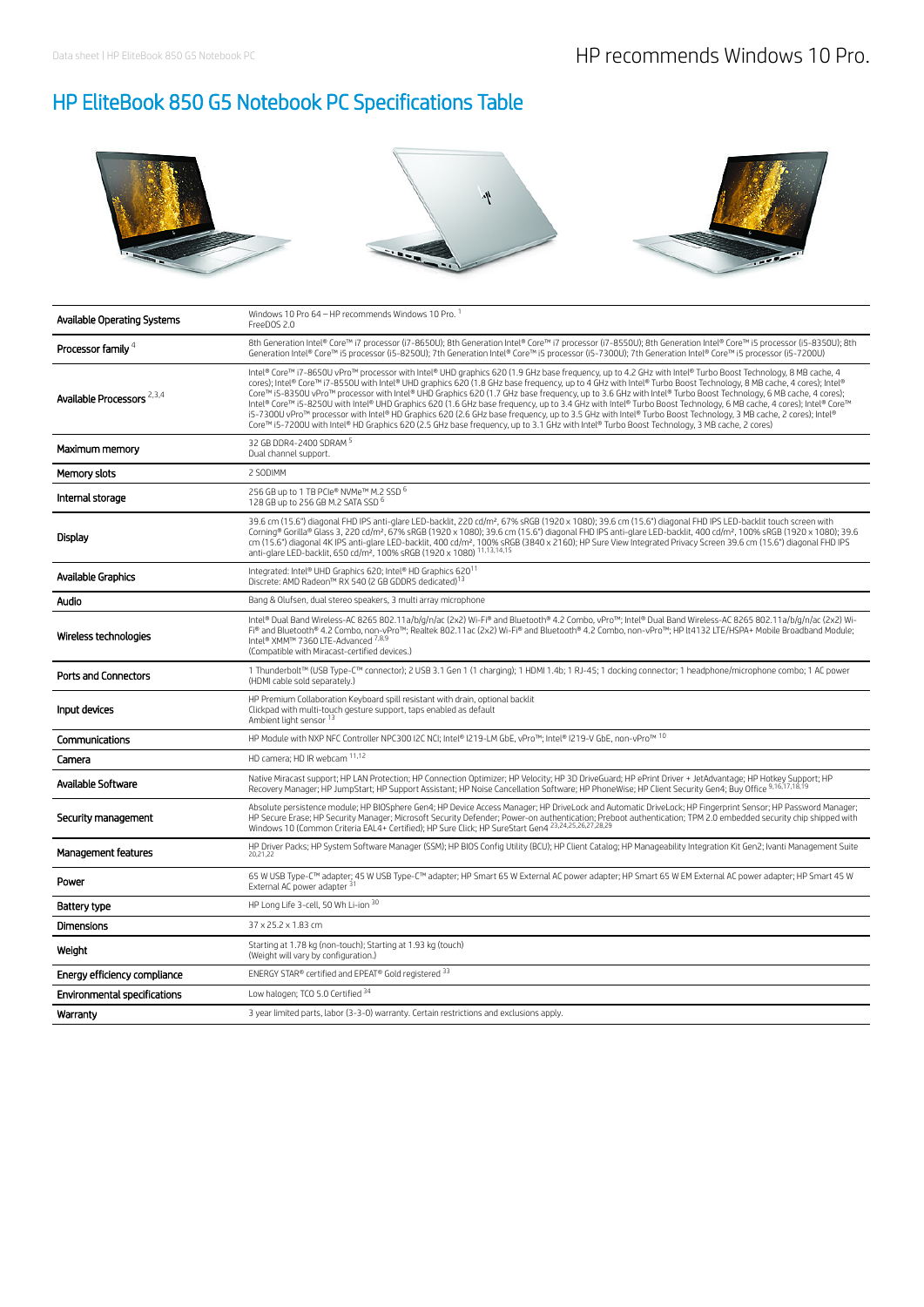## HP EliteBook 850 G5 Notebook PC

### Accessories and services (not included)



Hardware Support for Notebooks



your computing device, if the issue cannot be solved remotely.<br>**Product number: U7860E**